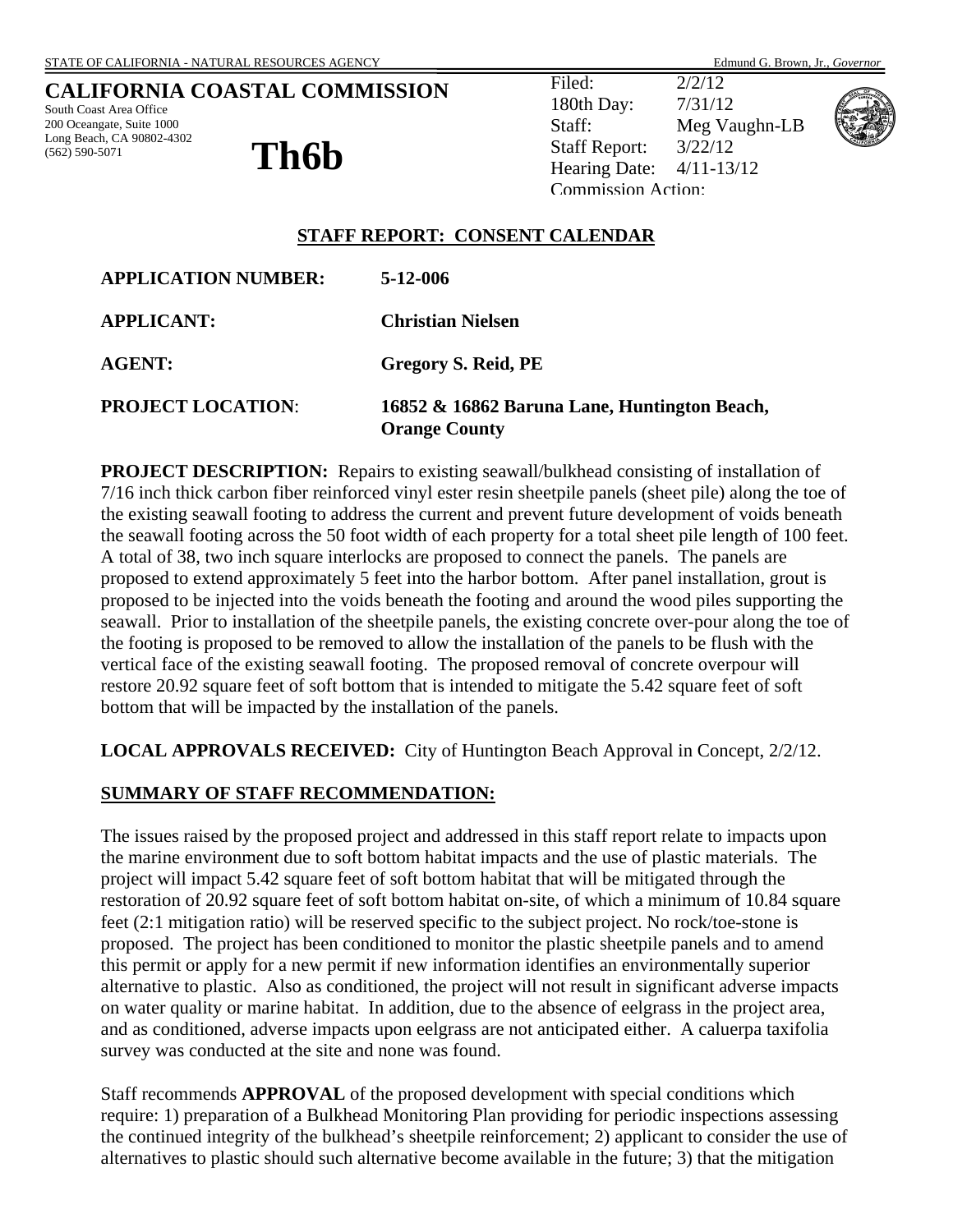be carried out as proposed; 4) conformance with specific construction responsibilities and debris removal to avoid impacts upon water quality and marine resources; 5) preparation of a pre-construction eelgrass survey to confirm the absence of eelgrass; 6) the applicant to carry out project as proposed including restoration of soft bottom habitat; 7) acknowledgement that permit approval is not a waiver of any public rights at the site.

## **List of Exhibits**

- 1. Vicinity Map
- 2. Project Plans
- 3. Email from CDFG

# **I. STAFF RECOMMENDATION:**

Staff recommends that the Commission **APPROVE** the permit application with special conditions.

# **MOTION:**

*I move that the Commission approve the coastal development permit applications included on the consent calendar in accordance with the staff recommendations.*

Staff recommends a **YES** vote. Passage of this motion will result in approval of all the permits included on the consent calendar. The motion passes only by affirmative vote of a majority of the Commissioners present.

# **RESOLUTION: APPROVAL WITH CONDITIONS**

The Commission hereby **APPROVES** a coastal development permit for the proposed development and adopts the findings set forth below on grounds that the development as conditioned will be in conformity with the policies of Chapter 3 of the Coastal Act and will not prejudice the ability of the local government having jurisdiction over the area to prepare a Local Coastal Program conforming to the provisions of Chapter 3. Approval of the permit complies with the California Environmental Quality Act because either 1) feasible mitigation measures and/or alternatives have been incorporated to substantially lessen any significant adverse effects of the development on the environment, or 2) there are no further feasible mitigation measures or alternatives that would substantially lessen any significant adverse impacts of the development on the environment.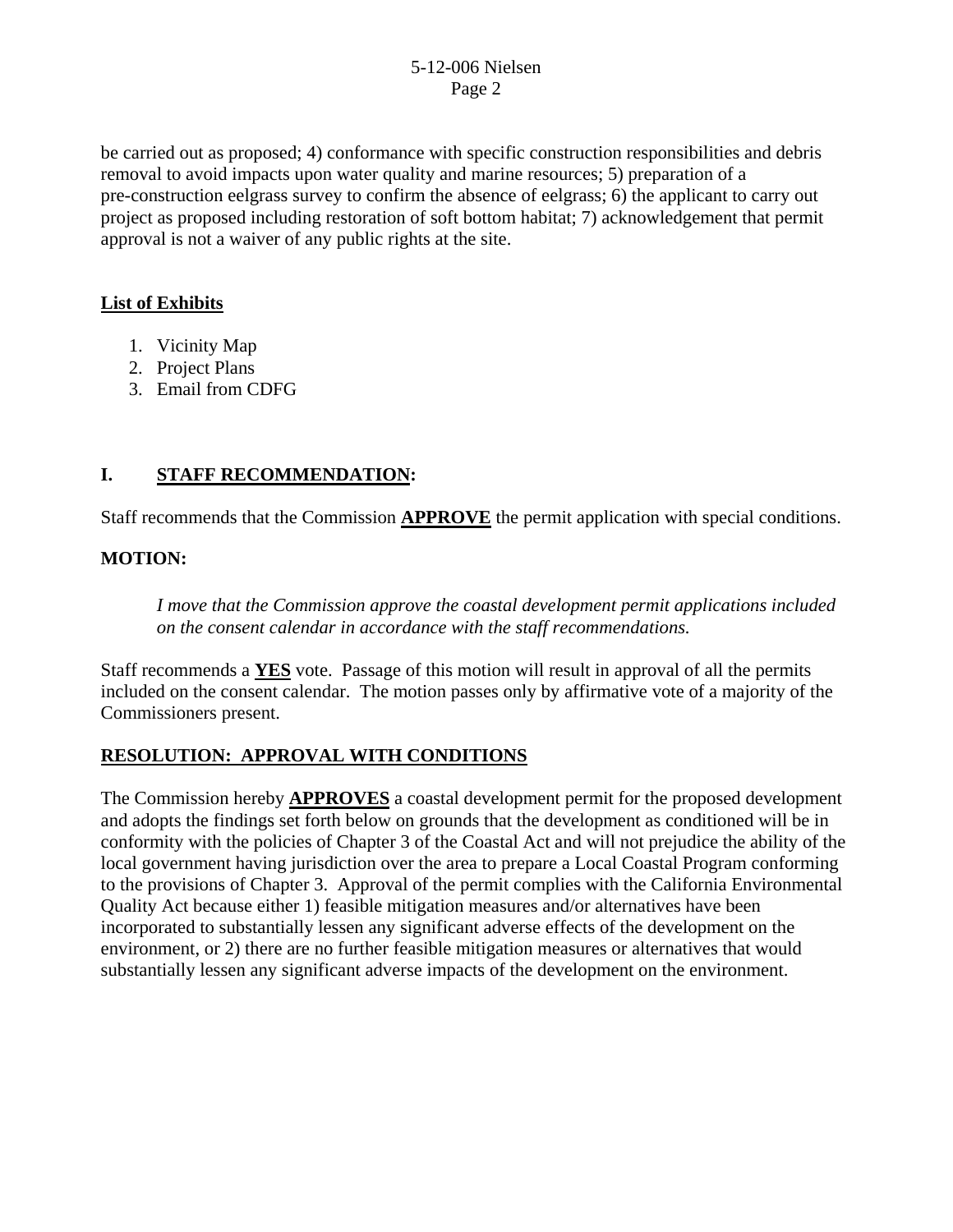## **II. SPECIAL CONDITIONS**

## **1. BULKHEAD MONITORING PLAN**

**A.** The permittee shall maintain the bulkhead reinforcement in good condition throughout the life of the development. **PRIOR TO ISSUANCE OF THE COASTAL DEVELOPMENT PERMIT**, the applicant shall submit a Bulkhead Monitoring Plan, for the review and approval of the Executive Director. The permittee and his successors in interest shall be responsible for carrying out all provisions of the approved Bulkhead Monitoring Plan for as long as the bulkhead reinforcement remains in place. The monitoring plan, at a minimum, shall provide for:

- 1. Regular inspections by a qualified person familiar with bulkhead structures who is able to document via photos and provide written descriptions based on personal observation whether any cracks, breaks or deterioration have occurred within the sheetpile. These inspections shall be performed at least every 2 years.
	- a. The inspections shall examine the exposed portions of the bulkhead reinforcement (to the mud line) for signs of weakness or possible failure, including, but not limited to cracking, bending, splitting, splintering, or flaking. All weak or potential failure areas should be marked on an asbuilt plan of the bulkhead reinforcement, and there should be photographs and text to explain the nature and extent of each weakness.
	- b. If deterioration is observed as described above, then the sheetpile/bulkhead shall be inspected by a qualified, licensed engineer. Based on a thorough inspection, the engineer shall draw conclusions and make recommendations regarding the continued stability of the bulkhead and any measures necessary to arrest and/or repair deterioration of the plastic or other construction materials. The engineer's conclusions and recommendations shall be forwarded to the Executive Director of the Coastal Commission.

**B.** Inspection reports shall be prepared and conveyed to the Executive Director within 30 days of the inspection work. These reports shall provide information on and photographs from the date of the inspection, the name and qualifications of the person performing the inspection, and an overall assessment of the continued integrity of the bulkhead reinforcement. If the inspection identifies any areas where the bulkhead reinforcement has been damaged, the report shall identify alternatives to remedy the damage.

**C.** In the event that any sections of the bulkhead reinforcement are damaged or flaking, the permittees shall notify the Commission within 10 days; and in such event, within 30 days of such notification, submit to the Commission a complete application for any coastal development permit amendment, or new permit, necessary for the repair or replacement of the bulkhead reinforcement.

# **2. ALTERNATIVES TO PLASTIC**

By acceptance of this permit, the applicant agrees to submit an application for an amendment to this permit or a new coastal development permit if the Executive Director determines there is new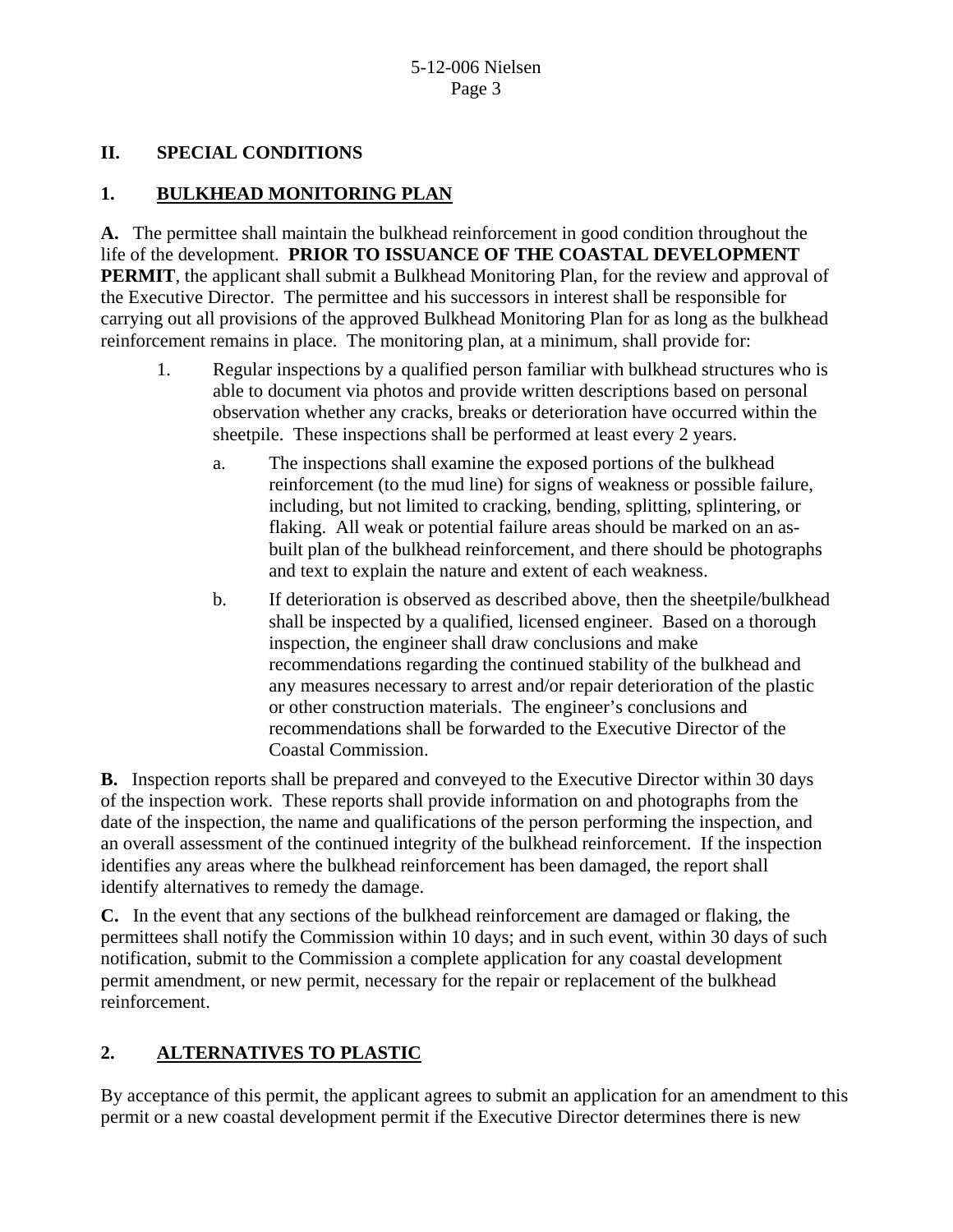information available that indicates that plastic has harmful effects on the marine environment, and that environmentally superior, feasible alternative(s) are available. The amendment or new coastal development permit shall include measures to eliminate or significantly reduce the adverse impacts of the plastic including, if necessary, the replacement of the bulkhead.

# **3. MITIGATION**

By acceptance of this permit, the applicant shall assure that the mitigation shall be carried out as proposed at the subject site and that a minimum of 10.84 square feet of mitigation area (2:1 mitigation ratio) shall be reserved as mitigation specific to the subject project shall not be allowed to serve as mitigation for any other project.

# **4. CONSTRUCTION RESPONSIBILITIES AND DEBRIS REMOVAL**

The permittee shall comply with the following construction-related requirements:

- (a) No construction materials, equipment, debris, or waste shall be placed or stored where it may be subject to inundation or dispersion in the waters of the harbor;
- (b) All debris and trash will be disposed in suitable trash containers on land at the end of each construction day;
- (c) Any and all debris resulting from construction activities shall be removed from the site within 10 days of completion of construction;
- (d) No machinery or construction materials not essential for project improvements shall be allowed at any time in the waters of Huntington Harbour;
- (e) If turbid conditions are generated during construction, a silt curtain shall be utilized to control turbidity;
- (f) Floating booms shall be used to contain debris discharged into coastal waters and any debris discharged shall be removed as soon as possible but no later than the end of each day;
- (g) Non-buoyant debris discharged into coastal waters shall be recovered by divers as soon as possible after loss;
- (h) Discharge of any hazardous materials into Huntington Harbour is prohibited;
- (i) Reasonable and prudent measures shall be taken to prevent all discharge of fuel or oily waste from heavy machinery, pile drivers or construction equipment or power tools into the waters of the Huntington Harbour. The applicant and the applicant's contractors shall have adequate equipment available to contain any such spill immediately.

# **5. EELGRASS SURVEY**

**A. Pre Construction Eelgrass Survey**. A valid pre-construction eelgrass (Zoestera marina) survey shall be completed during the period of active growth of eelgrass (typically March through October). The pre-construction survey shall be completed prior to the beginning of construction and shall be valid until the next period of active growth. The survey shall be prepared in full compliance with the "Southern California Eelgrass Mitigation Policy" Revision 8 (except as modified by this special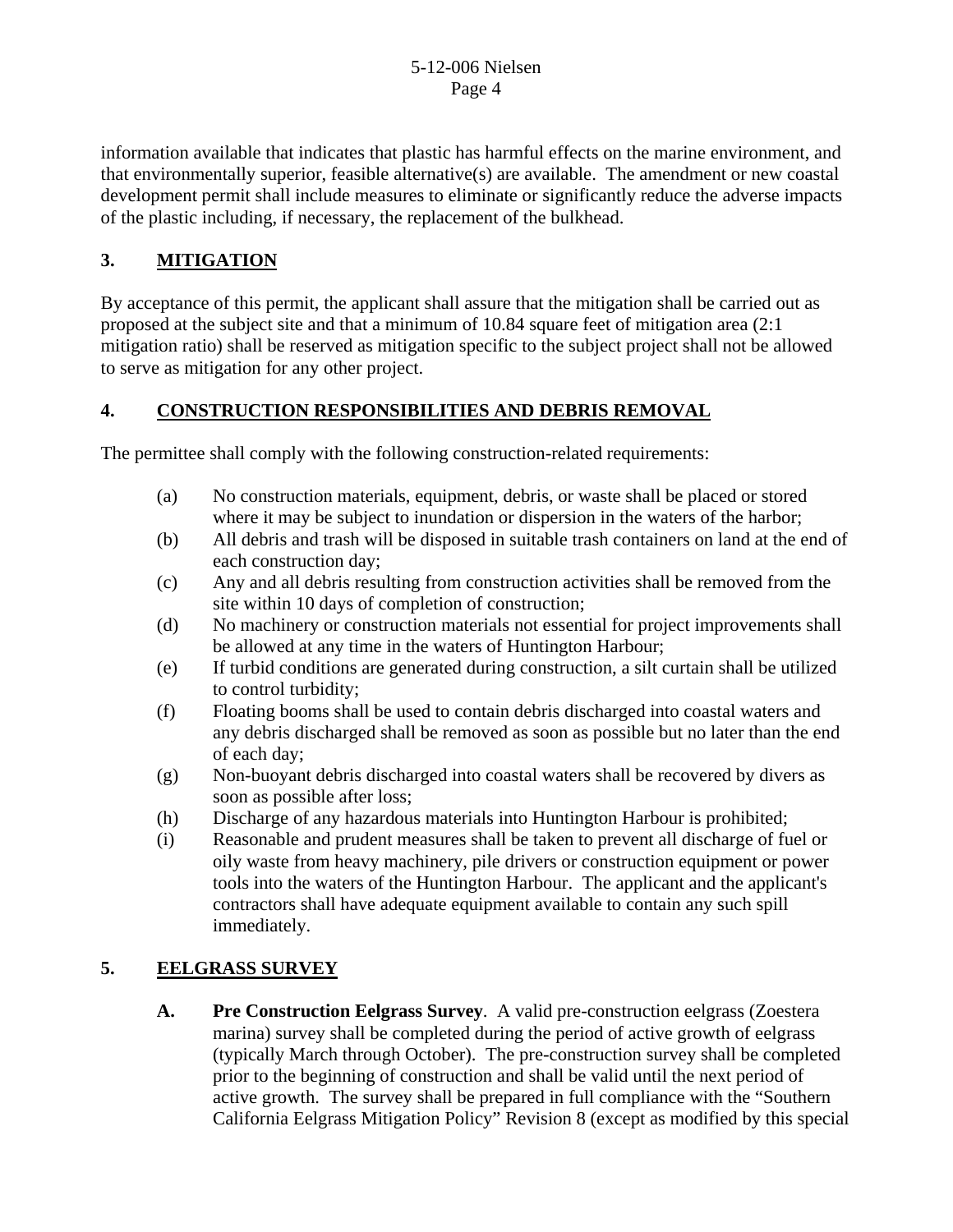condition) adopted by the National Marine Fisheries Service and shall be prepared in consultation with the California Department of Fish and Game. The applicant shall submit the eelgrass survey for the review and approval of the Executive Director within five (5) business days of completion of each eelgrass survey and in any event no later than fifteen (15) business days prior to commencement of any development. If the eelgrass survey identifies any eelgrass within the project area which would be impacted by the proposed project, the development shall require an amendment to this permit from the Coastal Commission or a new coastal development permit.

**B. Post Construction Eelgrass Survey**. If any eelgrass is identified in the project area by the survey required in subsection A of this condition above, within one month after the conclusion of construction, the applicant shall survey the project site to determine if any eelgrass was adversely impacted. The survey shall be prepared in full compliance with the "Southern California Eelgrass Mitigation Policy" Revision 8 (except as modified by this special condition) adopted by the National Marine Fisheries Service and shall be prepared in consultation with the California Department of Fish and Game. The applicant shall submit the post-construction eelgrass survey for the review and approval of the Executive Director within thirty (30) days after completion of the survey. If any eelgrass has been impacted, the applicant shall replace the impacted eelgrass at a minimum 1.2:1 ratio on-site, or at another location, in accordance with the Southern California Eelgrass Mitigation Policy. All impacts to eelgrass habitat shall be mitigated at a minimum ratio of 1.2:1 (mitigation:impact). The exceptions to the required 1.2:1 mitigation ratio found within SCEMP shall not apply. Implementation of mitigation shall require an amendment to this permit or a new coastal development permit unless the Executive Director determines that no amendment or new permit is required.

# **6. CONFORM WITH PROPOSED PLAN**

The applicant shall conform to the plans dated  $12/21/11$ , received in the Commission's office on 3/28/11, including the restoration of 20.92 square feet of soft bottom habitat on-site as shown on the 12/27/11 project plans and as described in the *Pre-Construction Marine Biological Assessment for a Seawall Repair Project at 16852 and 16862 Baruna Lane, Huntington Beach, CA 92649*, prepared by Coastal Resources Management, Inc., dated 1/11/12. Any proposed changes to the approved plan shall be reported to the Executive Director. No changes to the approved plan shall occur without a Commission amendment to this coastal development permit unless the Executive Director determines that no amendment is legally required.

# **7. PUBLIC RIGHTS**

The Coastal Commission's approval of this permit shall not constitute a waiver of any public rights that exist or may exist on the property. The permittee shall not use this permit as evidence of a waiver of any public rights that may exist on the property.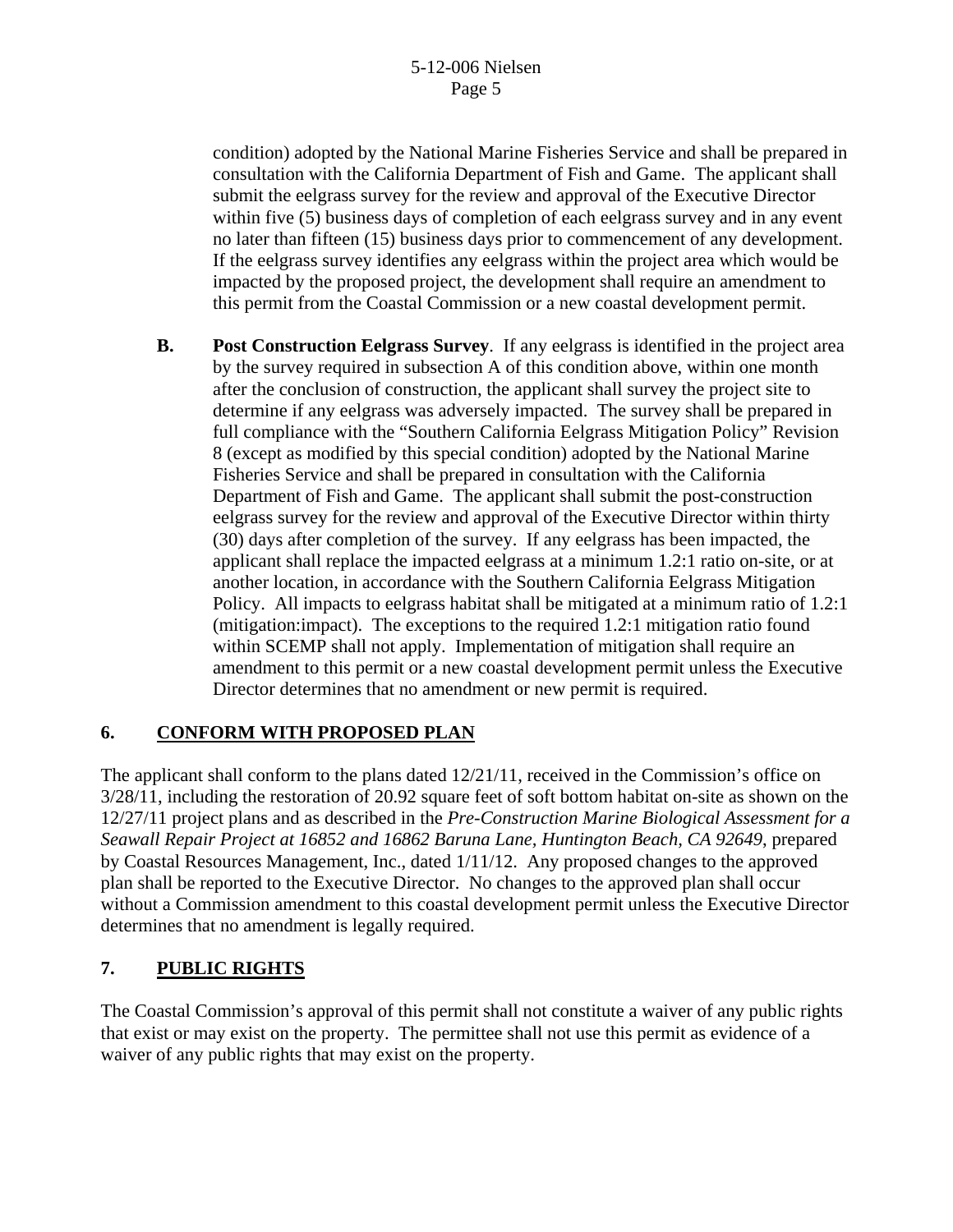## **IV. FINDINGS AND DECLARATIONS:**

The Commission hereby finds and declares:

# **A. PROJECT DESCRIPTION AND LOCATION**

The applicant is proposing to repair/reinforce an existing bulkhead/seawall on two adjacent residential lots that front on Huntington Harbour. The proposed reinforcement includes installation of  $7/16<sup>th</sup>$  inch thick, marine grade carbon fiber reinforced vinyl ester resin sheetpile panels immediately adjacent to the existing footing of the existing bulkhead (see exhibit 2). The top of each panel of sheet pile is proposed to be anchored with bolts into the bulkhead footing to provide support. The proposed project also includes thirty-eight 2 inch by 2 inch carbon fiber reinforced vinyl ester resin interlocks to connect each of the sheetpile panels together. The proposed sheet pile will extend approximately 5 feet in depth beneath the existing footing into the harbor bottom and will extend across the entire 100 foot width of the two adjacent lots. The sheetpiles are proposed to mitigate the current and prevent future development of voids beneath the seawall footing. The proposed sheetpile panels are intended to serve as a barrier to protect the existing wood piles at the base of the existing bulkhead. After the sheetpile panels are installed, grout will be injected into the voids beneath the footing and around the existing wood piles that support the existing bulkhead/seawall. (See exhibit B project plans). No rock/toe-stone is proposed.

The proposed sheetpile panels will be installed using a modified driving hammer from a waterside work platform. No spuds or anchors or other bottom disturbing activities are associated with the work platform. The hammer size and impact is less than that needed to drive steel or PVC sheetpiles due to the material properties of the carbon fiber reinforced vinyl ester resin sheetpiles. Each sheet pile has an interlocking mechanism that acts as a guide to keep the pile aligned while driving and provides for a mechanical attachment at each joint. The sheet piles will attach to the wall footing and extend the entire 100 foot length of the properties. The piles will terminate at each end of the property. Due to the relatively thin nature of the piles  $(7/16<sup>th</sup>$  inch thick), no special termination or transition is required. Any future protection, repair, or replacement of the bulkheads at the adjacent properties can progress unimpeded by the protective measure as proposed at the subject site.

The proposed placement of the sheetpile panels and interlocks would result in displacement of 5.42 square feet of soft bottom habitat. To mitigate the loss of soft bottom habitat, the applicant proposes to remove the concrete overpour adjacent to the bulkhead which dates from the time of the bulkhead's original construction in approximately the 1960s. The amount of concrete to be removed totals 20.92 square feet. Thus, the proposed mitigation would restore an additional 15.50 square feet of soft bottom habitat at the subject site.

The subject site is located on Davenport Island within Huntington Harbour in the City of Huntington Beach, Orange County (Exhibit A vicinity map). Davenport Island is one of the artificial islands created at the time Huntington Harbour was developed in the 1960s. These islands, including Davenport Island, are developed primarily with single family residences and are surrounded by cast in place, concrete seawall/bulkheads constructed during the original development of Huntington Harbour. The majority of development in Huntington Harbour is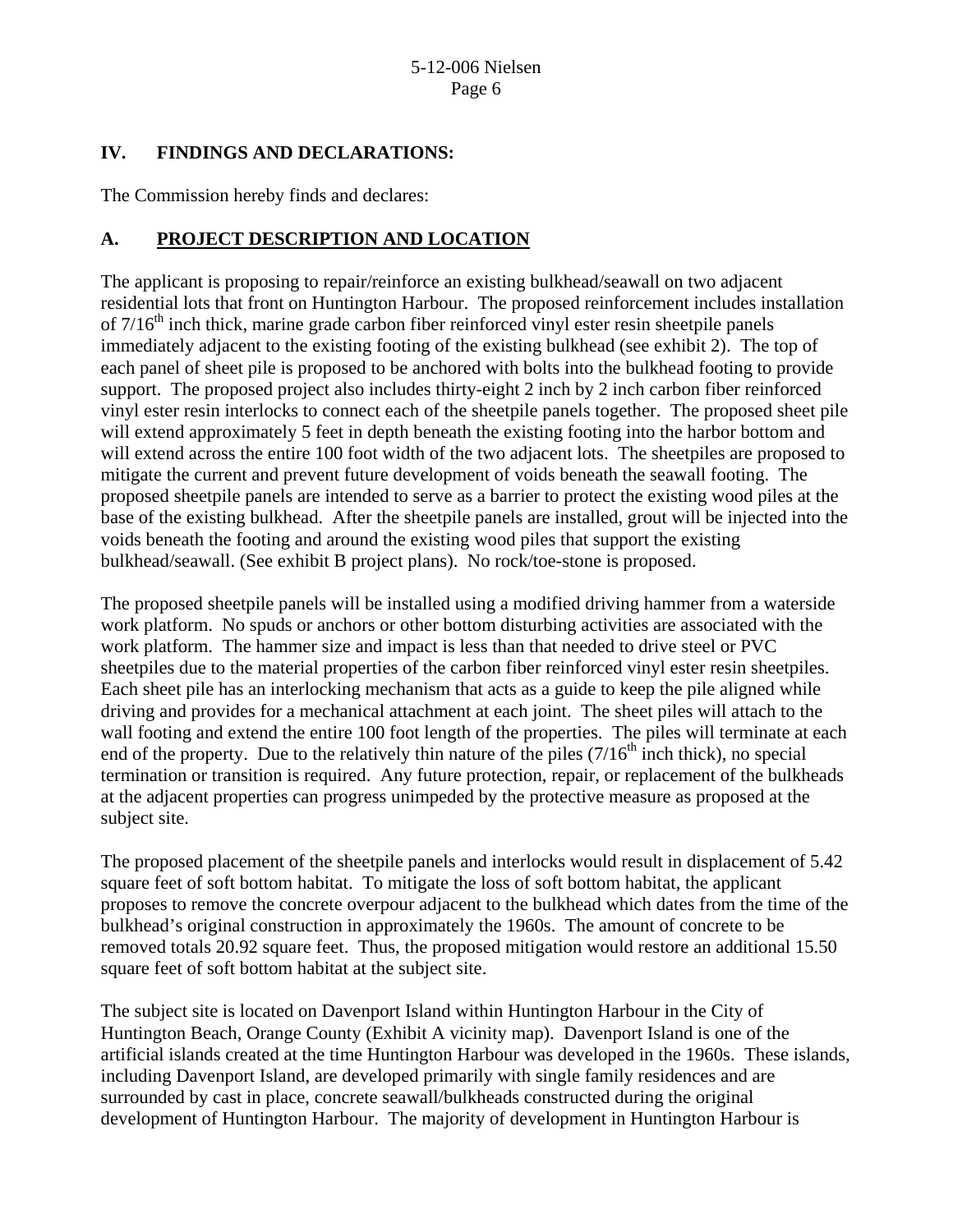dependant upon these types of bulkheads. The existing bulkhead systems in Huntington Harbour were all constructed at approximately the same time, primarily using similar bulkhead designs. Many of these bulkheads are now approaching ages of 40 to 50 years, and thus are in need of repair.

The City has a certified Local Coastal Program. However, because the proposed development is located seaward of the mean high tide line (seaward of the existing bulkhead), the project falls within the Commission's retained permit jurisdiction. No public access currently exists at the project site. The nearest public access in the area is at a small pocket beach located across the channel at the Davenport Drive bridge (approximately one and a half blocks to the southeast) and also at Sunset County Beach located approximately ¾ mile to the west.

The bulkhead wall is supported by timber piles (see exhibit 2 project plan). Soil has eroded from beneath the existing bulkhead's footing, behind the cutoff wall. As yet, the timber piles have not been exposed, but if the situation is left untreated, the timber piles will be exposed. The applicant's engineering consultant has indicated that undermining of the bulkhead footings does not affect the structural integrity of the wall. The exposure does, however, affect the wood piles supporting the bulkhead wall by allowing access by woodborers. The woodboring organisms feed on the wood piles, which decreases the cross section of the pile, and decreases the pile's ability to support the wall. Damage to the supporting timber piles could lead to bulkhead collapse. If protective measures are not implemented, damage to the bulkhead could result, leading to failure of the bulkhead and damage to the residences landward of the bulkhead. The proposed bulkhead repair is designed to prevent erosion below the footing, protect the timber piles, protect the existing bulkhead, and ultimately, protect the existing residences.

#### Shoreline Protection

The proposed project involves the fill of coastal waters in the form of the 100 linear feet of  $7/16<sup>th</sup>$ inch thick sheet piles and thirty-eight 2 inch by 2 inch interlocks for a total fill amount of 5.42 square feet. The purpose of the proposed fill is to protect the existing residences, which is not one of the seven allowable uses enumerated under section 30233 of the Coastal Act. However, Section 30235 of the Coastal Act requires the Commission to approve seawalls and other similar structures when such protection structures are necessary to protect existing primary structures and provided that the protection structures are designed to eliminate or mitigate adverse impacts on local shoreline sand supply.

Alternatives considered were: 1) installation of driven sheet piles with rip rap rock at the base; 2) concrete encasement of the existing wood piles in place; 3) the use of steel sheet piles rather than plastic (ester vinyl resin); 4) placement of filter fabric across the void to be held in place by new rock; and 5) repair of individual piles as they become damaged (do nothing alternative). All of the alternatives other than the proposed project would result in greater impacts to the marine environment. Thus, the proposed project is the least environmentally damaging feasible alternative.

The proposed bulkhead reinforcement is necessary to maintain the existing bulkhead and thus to protect the adjacent single family residences. Therefore, the Commission finds that the proposed project is consistent with Section 30235 of the Coastal Act.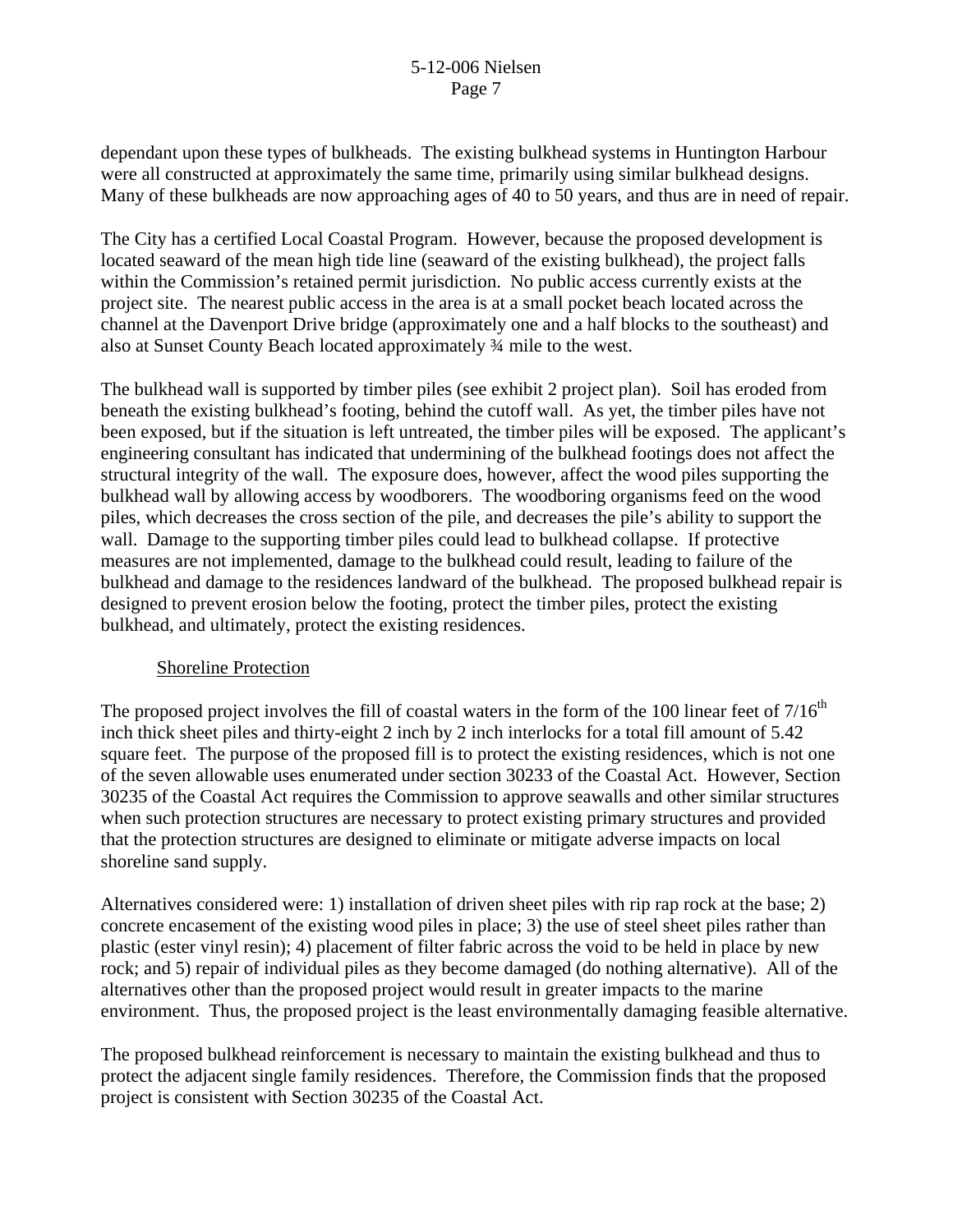#### Marine Habitat

Section 30230 of the Coastal Act requires that marine resources shall be maintained, enhanced, and where feasible, restored. Section 30231 requires that the biological productivity and the quality of coastal waters be maintained and, where feasible, restored. In addition, Section 30233 regulates fill of coastal waters. In order to be consistent with Section 30233, a project that involves fill in open coastal waters and/or wetlands must meet the three-prong test: 1) the use must be one of the uses allowed; 2) it must be the least environmentally damaging alternative; and, 3) it must provide adequate mitigation to offset any impacts created by the project.

The proposed development will occur in the waters of Huntington Harbour, in an area that is entirely submerged. The proposed placement of sheet piles and interlocks will result in the permanent coverage of approximately 5.42 square feet of soft bottom habitat and associated benthic (bottom-dwelling) organisms.

#### i) Fill of Coastal Waters

Section 30233 requires that fill of coastal waters must be 1) an allowable use, 2) the least environmentally damaging feasible alternative, and 3) provide adequate mitigation. As described above, Section 30235 of the Coastal Act requires the Commission to approve seawalls and other similar structures (such as the proposed project) when they are necessary to protect existing structures and otherwise are consistent with 30235. This requirement trumps the allowable use standard of 30233. Thus, the proposed project is an allowable use under the Coastal Act. A number of alternatives to the proposed project were considered and the proposed alternative was found to be the least environmentally damaging, feasible alternative, as described previously.

To mitigate for the loss of soft bottom habitat, the applicant proposes to remove concrete overpour adjacent to the bulkhead. The concrete overpour is excess concrete that overflowed the forms during the original construction of the bulkhead and provides no structural function. The amount of concrete to be removed totals 20.92 square feet. Thus, the proposed mitigation would restore 15.50 square feet of soft bottom habitat at the subject site. The habitat to be impacted at the subject site consists of soft bottom, containing amphipods and hydroids. These species are common to soft bottom habitat throughout the harbor. No sensitive plant or wildlife species are known to occur within this habitat at the subject site. In similar circumstances the Commission has found a mitigation ratio of 2:1 (mitigation to impact) to be acceptable and prefers that mitigation occur onsite. The proposed project and mitigation have been reviewed and accepted by the California Department of Fish & Game (see exhibit 3). The applicant has requested that the additional mitigation area (10 square feet) be reserved as a mitigation bank for future mitigation needs. Thus, although 20.92 square feet of soft bottom habitat will be restored under the proposed mitigation plan, 10.84 square feet is specifically identified to offset the impacts due to the subject project. Thus, the proposed project is consistent with the requirements of Section 30233 regarding fill of coastal waters in that the project be an allowable use, the least environmentally damaging feasible alternative, and provides adequate mitigation.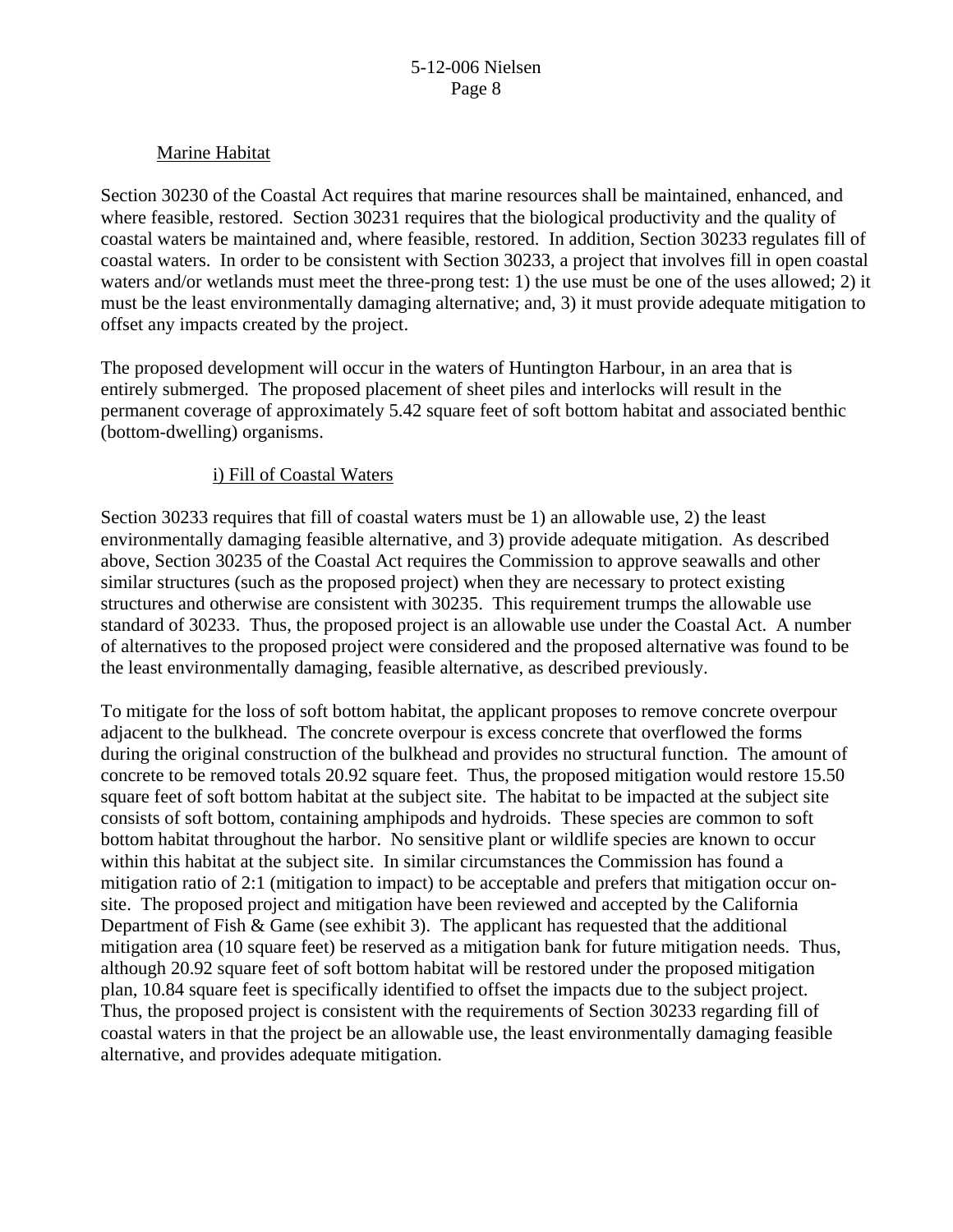#### ii) Water Quality and Construction Impacts

Due to the proposed project's location in the water, the proposed work may have adverse impacts upon water quality and the marine environment. To address potential adverse impacts to water quality the applicant has proposed a number of Best Management Practices including: monitoring for adherence to the Regional Water Quality Control Board specifications for discharges limiting the dispersion of any turbidity plume for the duration of construction; if regulatory levels are exceeded work shall stop until turbidity decreases and corrective actions (including reducing the rate of construction activities) are implemented; disposal of all debris and trash in suitable containers on land at the end of each construction day; and prohibition of the discharge of hazardous materials into the waters of Huntington Harbour. In addition, the project has been conditioned to prevent the improper storage of construction equipment and materials during construction and to conform with specific construction responsibilities and debris removal procedures. Thus, the proposed project is consistent with the requirements of Sections 30230 and 30231 regarding protection of coastal waters.

#### iii) Plastic

The Commission has expressed concern about the use of plastic in the marine environment. In past actions, the Commission has accepted plastic for the proposed purpose when monitoring is included and when future alternatives are considered. Consequently the plastic sheet piles must be monitored to ensure that they are maintained in an environmentally safe operating condition and replaced when damage or degradation has occurred. To minimize the potential of the plastic sheet piles breaking apart and entering the water due to damage or deterioration, a special condition is imposed which requires that the project be carefully monitored at least once every two years for the life of the project. Further, the project has been conditioned to require the applicant to submit an application for an amendment to this permit or a new coastal development permit if new information becomes available that indicates that plastic has harmful effects on the marine environment, and that environmentally superior, feasible alternative(s) are available. The Commission has found such conditions necessary in past actions (5-10-106 (Hernandez); 5-03-078 & 5-03-078-A1 (Buchanan), 5-06-436 & 5-06-438 (Tetra Tech, et al).

#### iv) Eelgrass

An eelgrass survey was conducted on 10/25/11 and is included as part of the Pre-Construction Biological Survey Assessment, prepared by Coastal Resources Management, dated 1/28/12 and submitted with the application. The survey found no eelgrass within the project vicinity. Due to the ephemeral nature of eelgrass, however, an eelgrass certification is only valid until the next period of active growth. More than a year may elapse before construction commences. Even though the eelgrass inspection indicates that no eelgrass is present, and therefore eelgrass is not expected to be impacted by the proposed project, eelgrass may have established within the project area between the time the survey was conducted and commencement of construction. If eelgrass is present in the project area, adverse impacts from the proposed project could result. Therefore, measures to avoid or minimize such potential impacts must be in place in order for the project to be found consistent with Section 30230 of the Coastal Act. Therefore, the Commission imposes a special condition which requires that a current pre-construction eelgrass survey be conducted within the boundaries of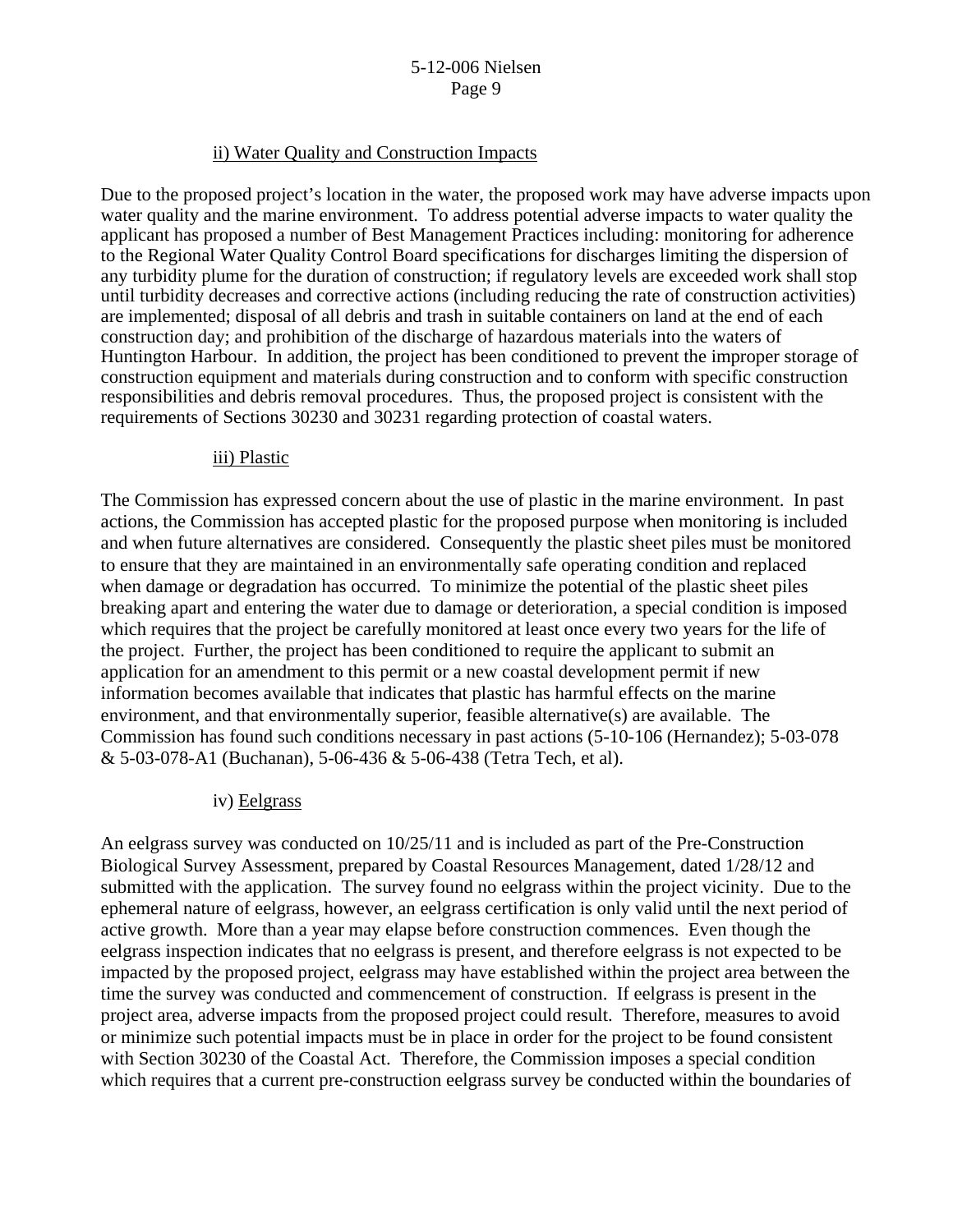the proposed project during the period of active growth of eelgrass (typically March through October), and which identifies steps to be taken should eelgrass be found onsite via a future survey.

## v. Caulerpa taxifolia

The Pre-Construction Marine Biological Survey Assessment prepared by Coastal Resources Management, dated 1/11/12 also surveyed the site for caulerpa taxifolia. None was found at the subject site. However, caulerpa taxifolia surveys are valid for a limited period of time (90 days for *Caulerpa taxilfolia*). Due to the potential that commencement of construction may not occur during the period the survey remains valid, a special condition is imposed which requires a *Caulerpa taxifolia* survey not more than 90 days prior to commencement of construction. If construction does not occur within the respective time periods, subsequent surveys will be required. A special condition is imposed that identifies the procedures necessary to be completed prior to beginning construction in case the survey expires prior to commencement of construction. In addition, the special condition identifies post-construction procedures.

### Conclusion

The proposed bulkhead repair project is necessary to protect two existing, adjacent residences. Section 30235 of the Coastal Act requires the Commission to approve such projects when necessary to protect existing structures and when designed to eliminate or mitigate adverse impacts. A number of alternatives were considered, and the proposed alternative has been found to be the least environmentally damaging alternative. The proposed project includes on-site mitigation that would result in the typically required 2:1 ratio. As proposed and conditioned, measures will be in place to protect water quality during and after construction. Also, as conditioned, surveys will be conducted pre- and post- construction to assure that any un-anticipated impacts to eelgrass that may occur are addressed and to assure that the project will not result in the spread of the invasive algae caluerpa taxifolia. Therefore, as proposed and conditioned, the Commission finds that the proposed project is consistent with Sections 30230, 30231 and 30233 regarding protection of the marine environment.

# **B. PUBLIC ACCESS**

The proposed development will not affect the public's ability to gain access to, and/or to use the coast and nearby recreational facilities. Therefore, the development, as conditioned, conforms with Sections 30210 through 30214, Sections 30220 through 30224, and 30252 of the Coastal Act.

# **C. LOCAL COASTAL PROGRAM**

Coastal Act section 30604(a) states that, prior to certification of a local coastal program ("LCP"), a coastal development permit can only be issued upon a finding that the proposed development is in conformity with Chapter 3 of the Act and that the permitted development will not prejudice the ability of the local government to prepare an LCP that is in conformity with Chapter 3. An LCP for the City of Huntington Beach was effectively certified in March 1985. However, the proposed development is occurring within an area of the Commission's original permit jurisdiction, due to the project location seaward of the mean high tide line. Consequently, the standard of review is the Coastal Act and the City's LCP is used only as guidance. As conditioned, the proposed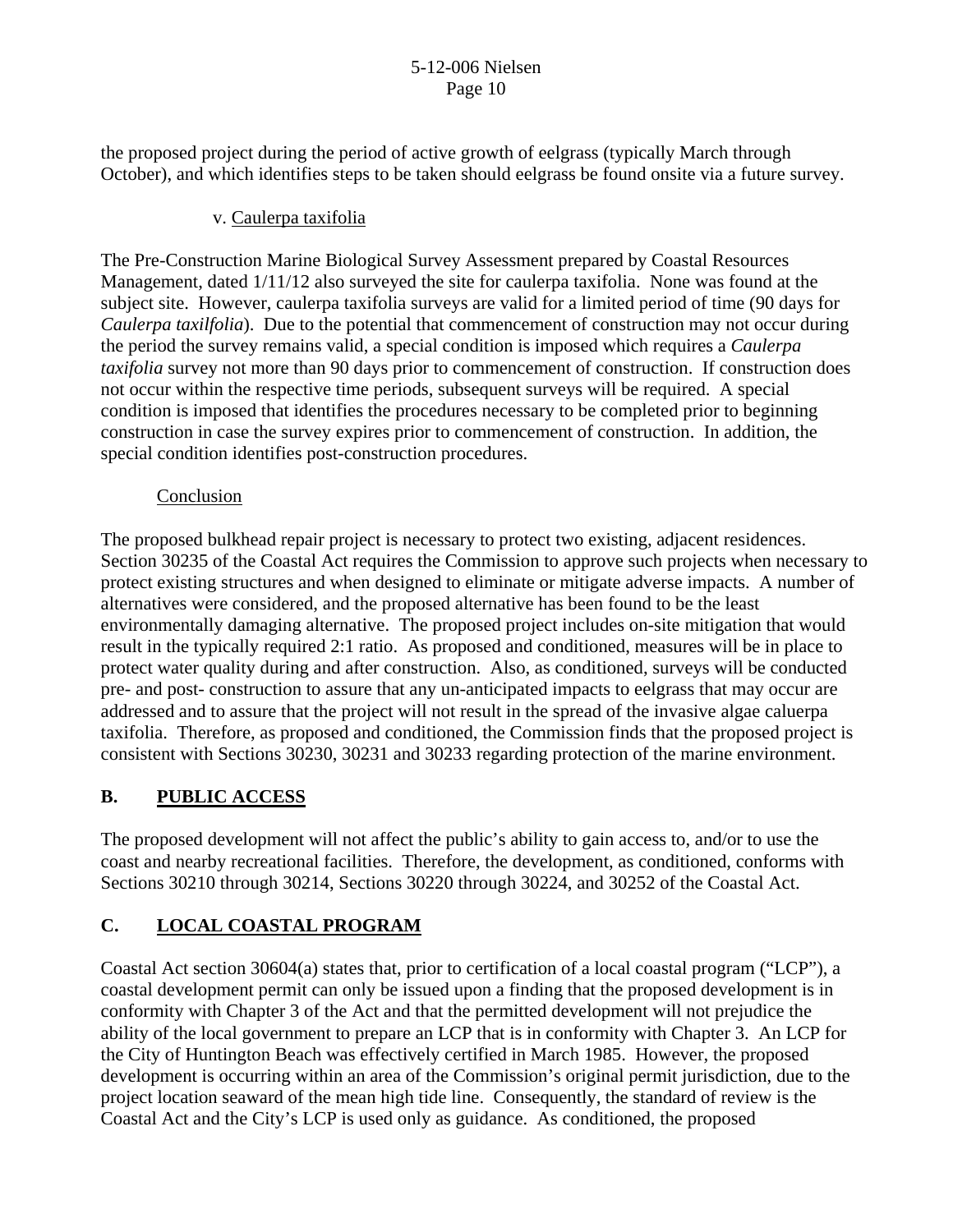development is consistent with Chapter 3 of the Coastal Act and with the certified LCP for the area.

# **D. CALIFORNIA ENVIRONMENTAL QUALITY ACT**

As conditioned, there are no feasible alternatives or additional feasible mitigation measures available that would substantially lessen any significant adverse effect that the activity may have on the environment. Therefore, the Commission finds that the proposed project, as conditioned to mitigate the identified impacts, is the least environmentally damaging feasible alternative and can be found consistent with the requirements of the Coastal Act to conform to CEQA.

5-12-006 Nielsen Cnst 4.12 mv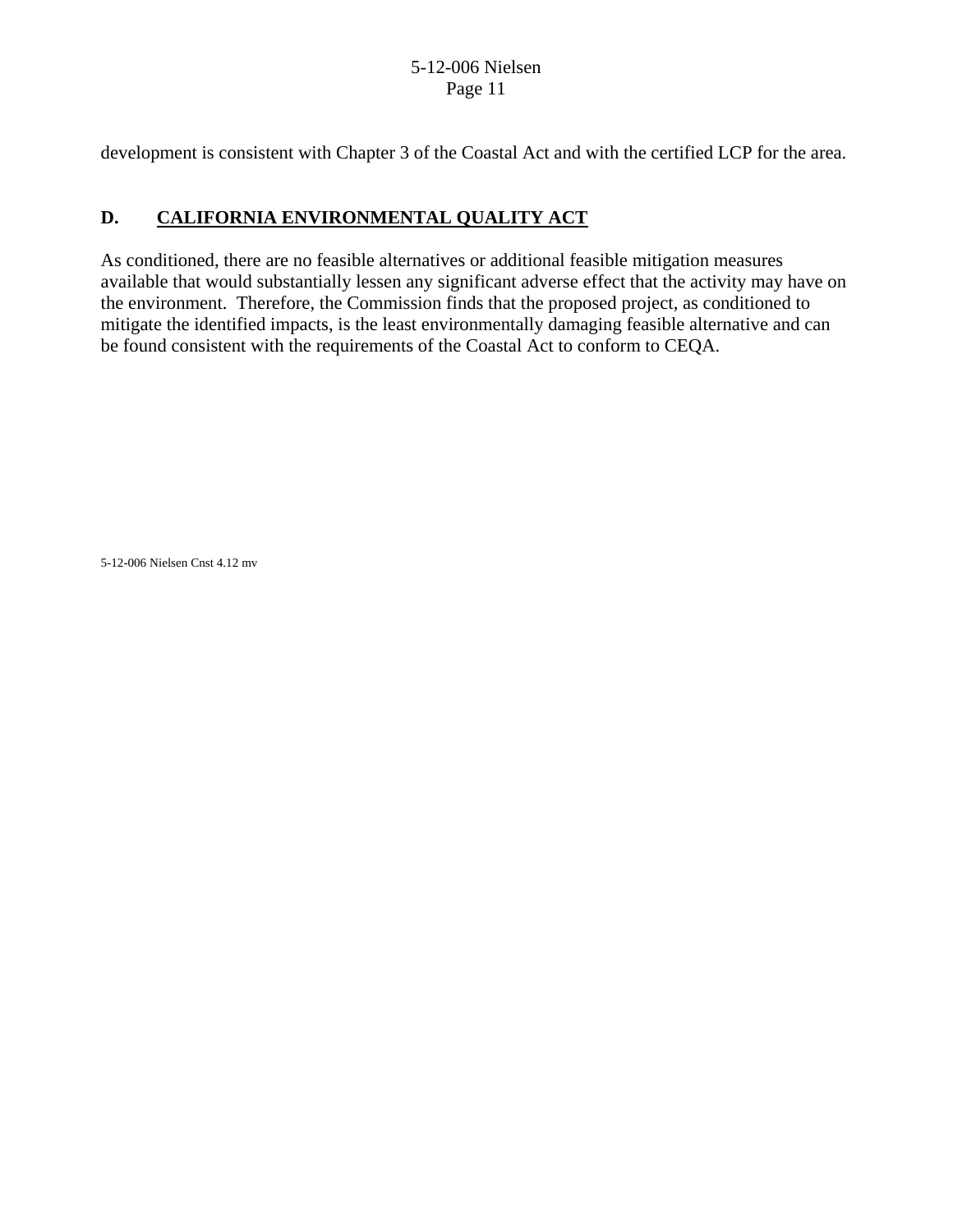APPENDIX A:

## **STANDARD CONDITIONS:**

- 1. Notice of Receipt and Acknowledgment. The permit is not valid and development shall not commence until a copy of the permit, signed by the permittee or authorized agent, acknowledging receipt of the permit and acceptance of the terms and conditions, is returned to the Commission office.
- 2. Expiration. If development has not commenced, the permit will expire two years from the date on which the Commission voted on the application. Development shall be pursued in a diligent manner and completed in a reasonable period of time. Application for extension of the permit must be made prior to the expiration date.
- 3. Interpretation. Any questions of intent or interpretation of any condition will be resolved by the Executive Director or the Commission.
- 4. Assignment. The permit may be assigned to any qualified person, provided assignee files with the Commission an affidavit accepting all terms and conditions of the permit.
- 5. Terms and Conditions Run with the Land. These terms and conditions shall be perpetual, and it is the intention of the Commission and the permittee to bind all future owners and possessors of the subject property to the terms and conditions.

## **APPENDIX B**:

## **Substantive File Documents:**

Coastal Development Permits: 5-10-106 (Hernandez); 5-03-078 & 5-03-078-A1 (Buchanan), 5-06- 436, 5-06-437, 5-06-438, & 5-06-439 (Tetra Tech, et al); Coastal Development Permit No. 5-01- 020 (Tetra Tech).

Pre-Construction Marine Biological Assessment (Assessment) was prepared for the proposed project by Coastal Resources Management, Inc., dated 1/11/12

Email communication from California Department of Fish & Game, dated 3/12/12 re proposed project.

City of Huntington Beach certified LCP (used as guidance only in this area of original jurisdiction).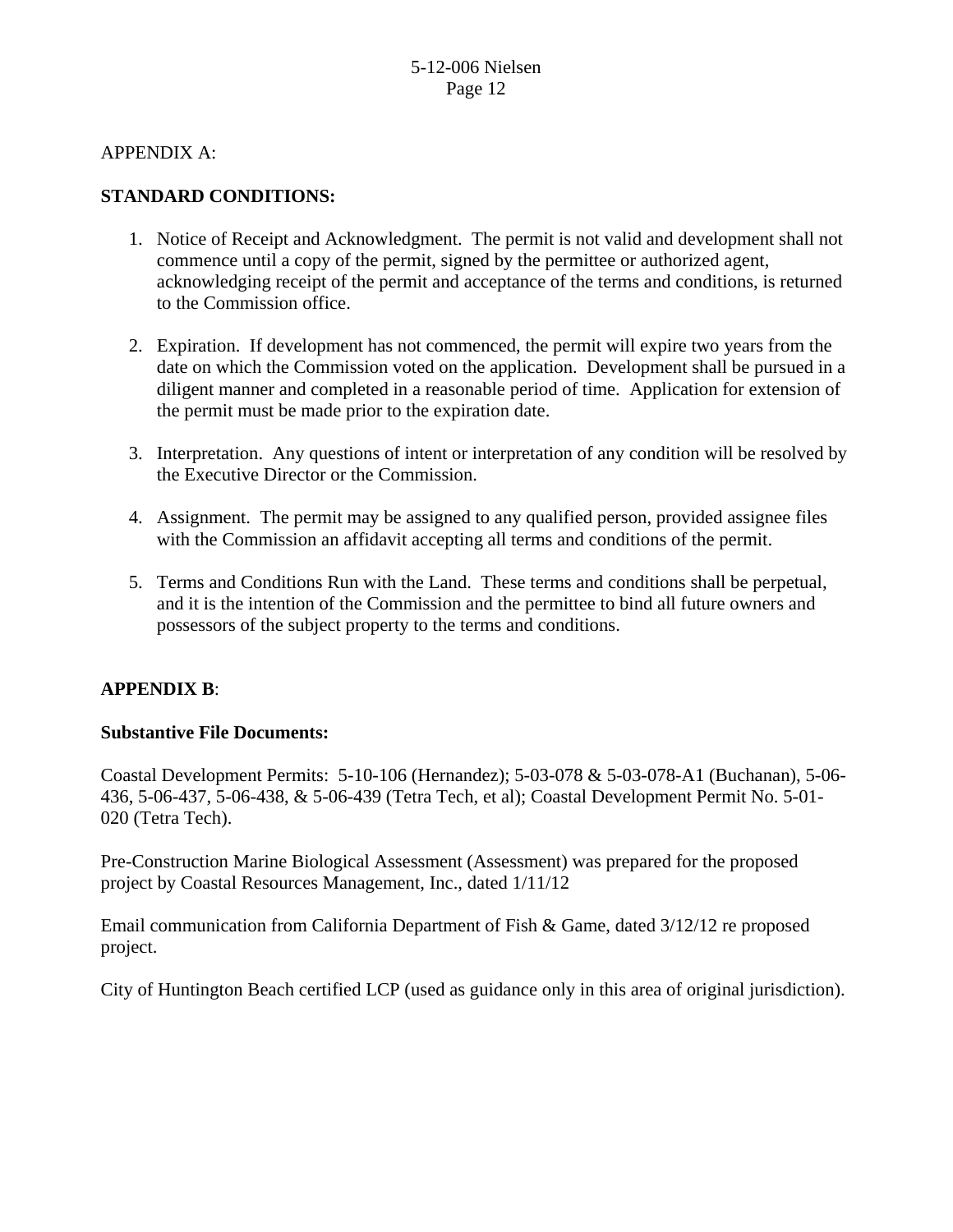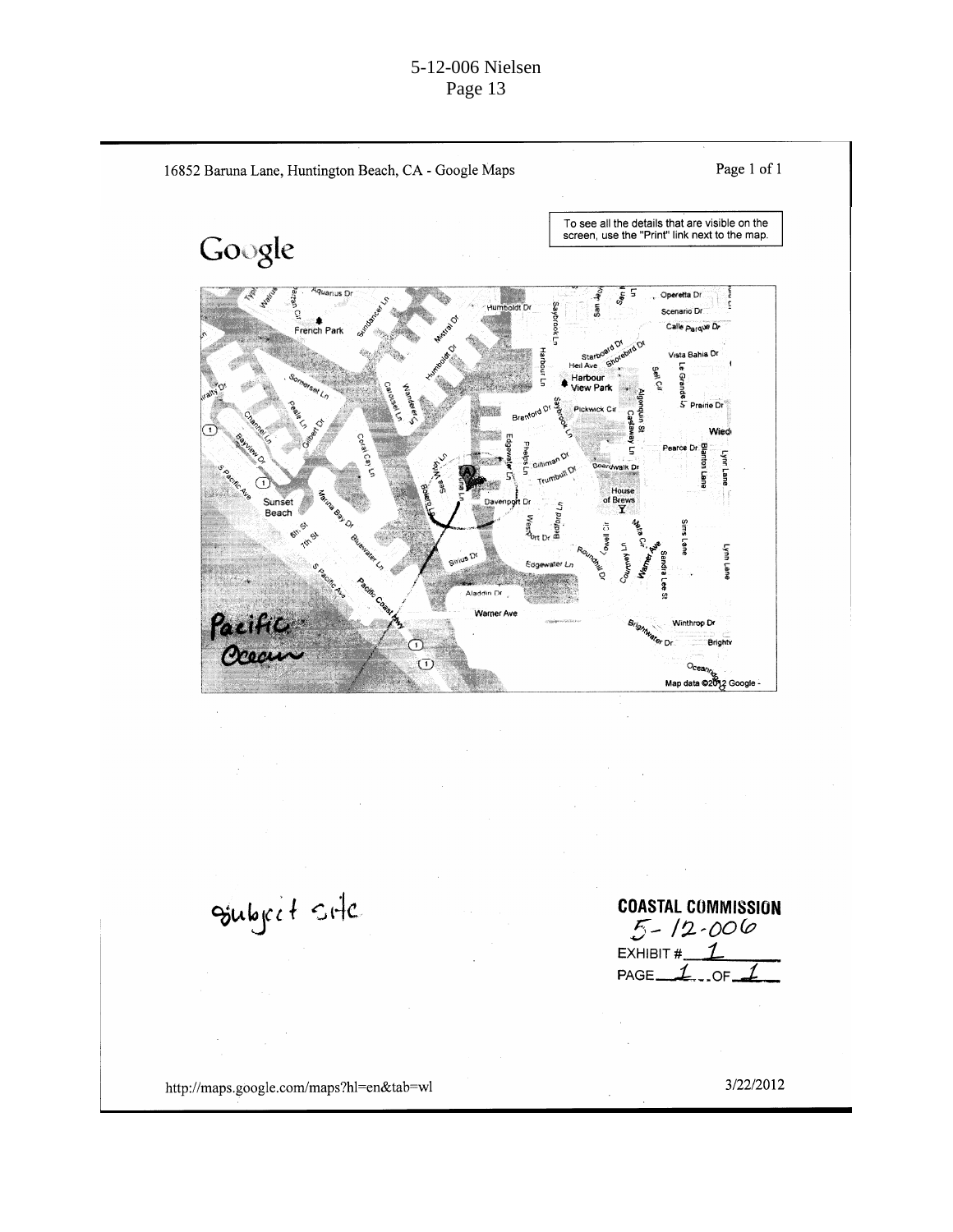